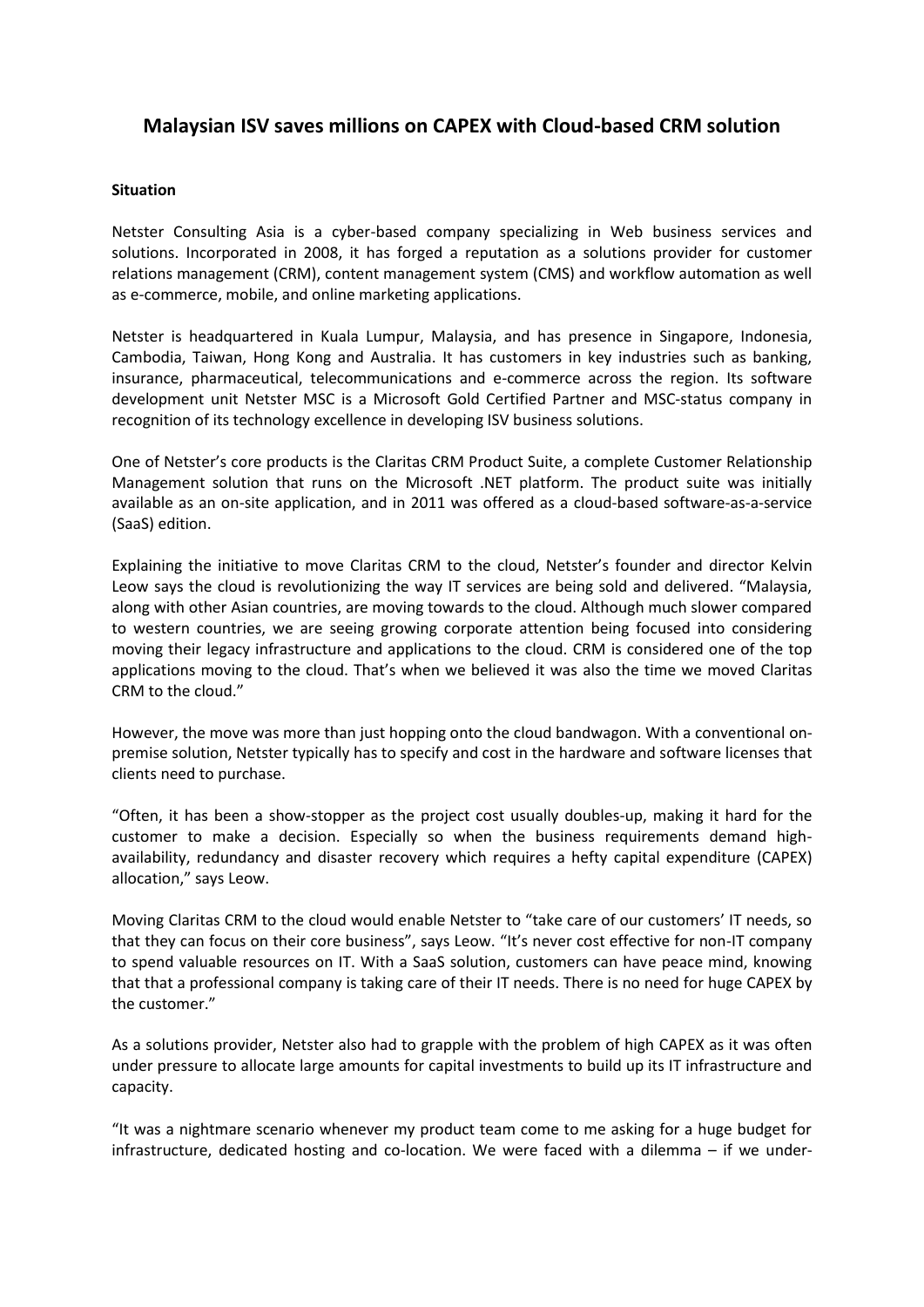bought, it will be a disaster when there is a traffic surge. On the other hand, if I bought the maximum capacity, much of the computing power and storage will be idling most of the time."

## **Solution**

Netster's journey to the cloud was made easier when it opted to migrate its Claritas CRM solution onto the Windows Azure platform. Leow explains that since Claritas CRM was built entirely on Microsoft technologies, the move to Windows Azure would be easier and faster compared to other non-Microsoft cloud offerings such as from Amazon and Google.

Leow says that moving to a Microsoft-based cloud platform had minimised potential incompatibilities and there was "guarantee of stability" for its solution, adding "We didn't need to redo much of the code."

The company spent about three months to migrate the on-premise Claritas CRM solution to Windows Azure. "This included the development time and getting it fully tested before we released it to our customers in the third quarter of 2011," he adds.

Leow explains that Claritas CRM sits on top of the Windows Azure stacks, leveraging on its compute power, database and storage capacity. "So far in our production and staging environment we have deployed six web and worker roll compute instances, Microsoft SQL Azure and BLOB storage.

The process of moving the Claritas CRM solution to the Windows Azure platform was, by and large, problem-free and the operation of the cloud-based system has been relatively smooth, Leow confirms. "We sent our product team to attend a few hands-on lab training sessions on Windows Azure, so they were familiar with the features and how to do the migration.

Despite the slower cloud adoption rate in Southeast Asia, Netster has secured about 500 users for its Claritas CRM cloud edition within six to nine months of its launch, of which 35% were existing onpremise clients, says Leow.

#### **Benefits**

Windows Azure has enabled Netster realize the full value proposition of the cloud for its CRM suite. This includes saving millions of ringgit on CAPEX, allowing the ISV to offer high-quality SaaS products without costly infrastructure investments and great flexibility in capacity scalability through a 'payas-you-use' model. Windows Azure also facilitates a speedy deployment process for Netster's customers compared to on-premise solutions.

#### **Saves millions on CAPEX spending**

Netster's move to Windows Azure has brought immediate dividends as it has been able to save millions that would otherwise have been spent on the CAPEX needed to build the infrastructure to meet the very high service levels demanded of SaaS providers.

Leow says if the company had to do it themselves, it would have required tens of servers for hosting its application and databases plus all the licensing cost as well as the co-location and dedicated hosting costs. "By deploying to the Windows Azure cloud, I estimate that Netster has saved 9 million ringgit (US\$3 million) just on initial infrastructure expenditure," he says, adding Netster also saved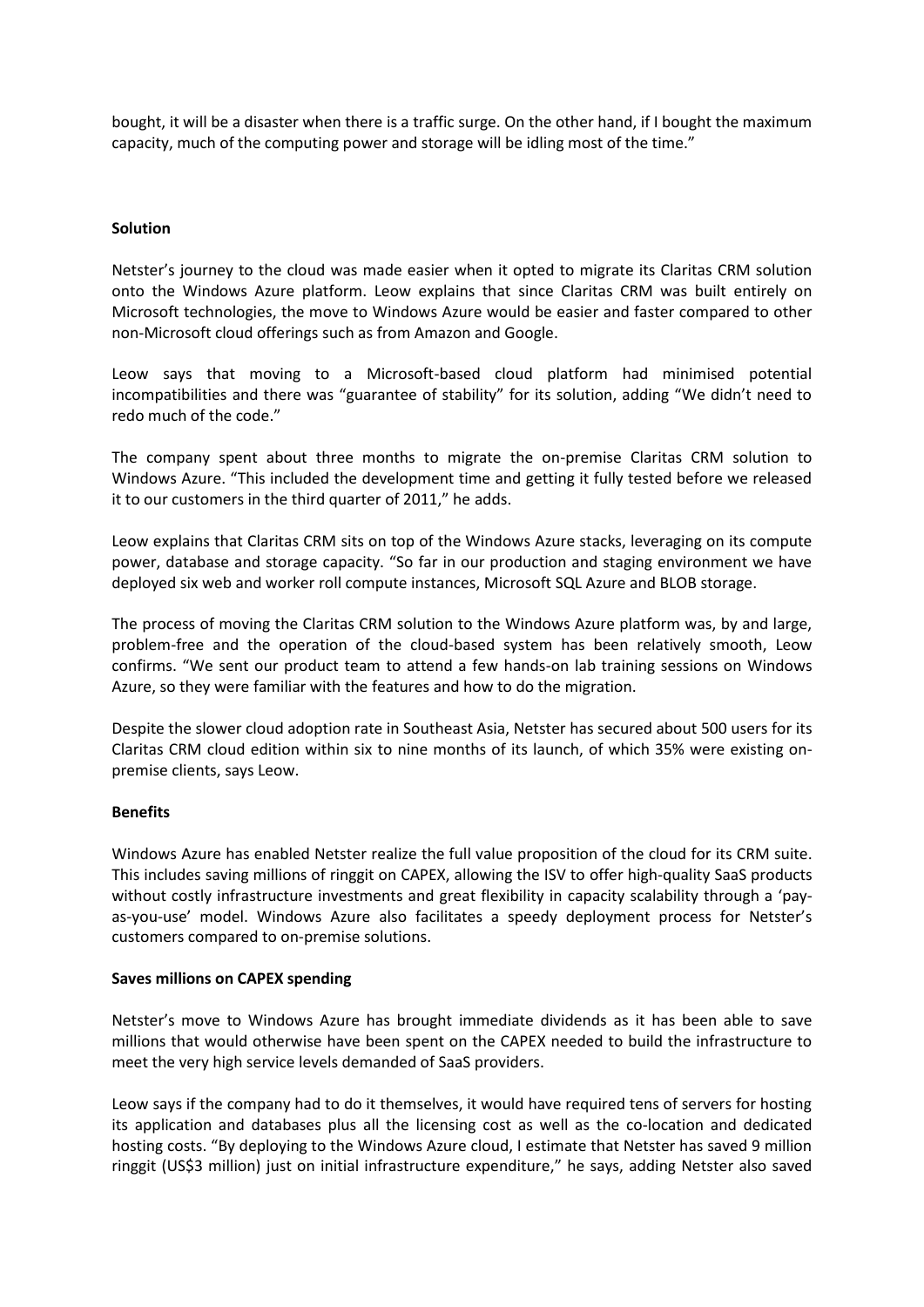on the operating expenditure needed for the on-going support structures, and the manpower needed to support such infrastructure on a 24x7 basis.

The CAPEX savings benefit also extends to Netster's customers who opt for the cloud-based CRM service. "Comparing customer's expenses on traditional on-premise deployment versus the Claritas CRM cloud edition, we estimate customers are able to save up to 65% of cost over a three-year period," says Leow.

# **Levels the playing field**

Windows Azure also serves as a jumpstart platform for Netster in its maiden move to the SaaS business. "Windows Azure helps level the playing field for us. It is very hard to compete with the 'big boys' if we have to spend millions in CAPEX for infrastructure to guarantee our SLAs and high availability. With Windows Azure, we get high availability and redundancy as it comes with built-in automatic failover clustering," says Leow.

The Windows Azure platform enables Netster to offer high-quality SaaS products without the huge infrastructure investments that could potentially cripple an ISV even before its product can take off. "It takes time for us to build up product awareness of Claritas CRM and allow its product features to mature. That is why it is absolutely critical that we are able to manage our costs well and Windows Azure actually helps us do that," says Leow, adding that Windows Azure has significantly reduced the risk of developing new software, and gives Asian ISVs like Netster a greater chance of commercial success.

## **Easy scalability**

Windows Azure's ability to easily and quickly scale up on storage and bandwidth is also a massive advantage for Netster. "Windows Azure is a wonderful platform when comes to capacity scalability. It offers a flexible 'pay-as-you-use' model with no lock-in contract period, which means that we can increase utilization anytime and stop the subscription whenever there is no longer such need," explains Leow.

The elasticity of Windows Azure now enables Netster to increase or decrease compute instances, or virtual servers, whenever the company's requirements demand it. "Traditionally, to have hardware scalability we have to do very in-depth capacity planning. For example, to cater for the maximum capacity, we may need to acquire 10 servers. However, during the off peak periods, 80% of the hardware is actually idle.

"Now under the Windows Azure platform, we are only charged for the equivalent of two servers' compute power off peak while during the peak periods, we can easily increase the compute instances. So we are only charged for what we use," adds Leow. This effectively eliminates the problem of over-provisioning of storage and bandwidth, and allows Netster to run a lean and mean operation. On the other hand, Leow says Netster has access to the virtually "infinite computing power" of Windows Azure to cater for burst capacity demands.

#### **Accelerates deployment**

Moving Claritas CRM to the Windows Azure platform has speeded up the deployment process for Netster's customers. Previously with on-premise solutions, the company had to recommend the acquisition of the necessary hardware and software, and then go on-site to do the installation and deal with various implementation issues. "Often we faced the challenges of different hardware